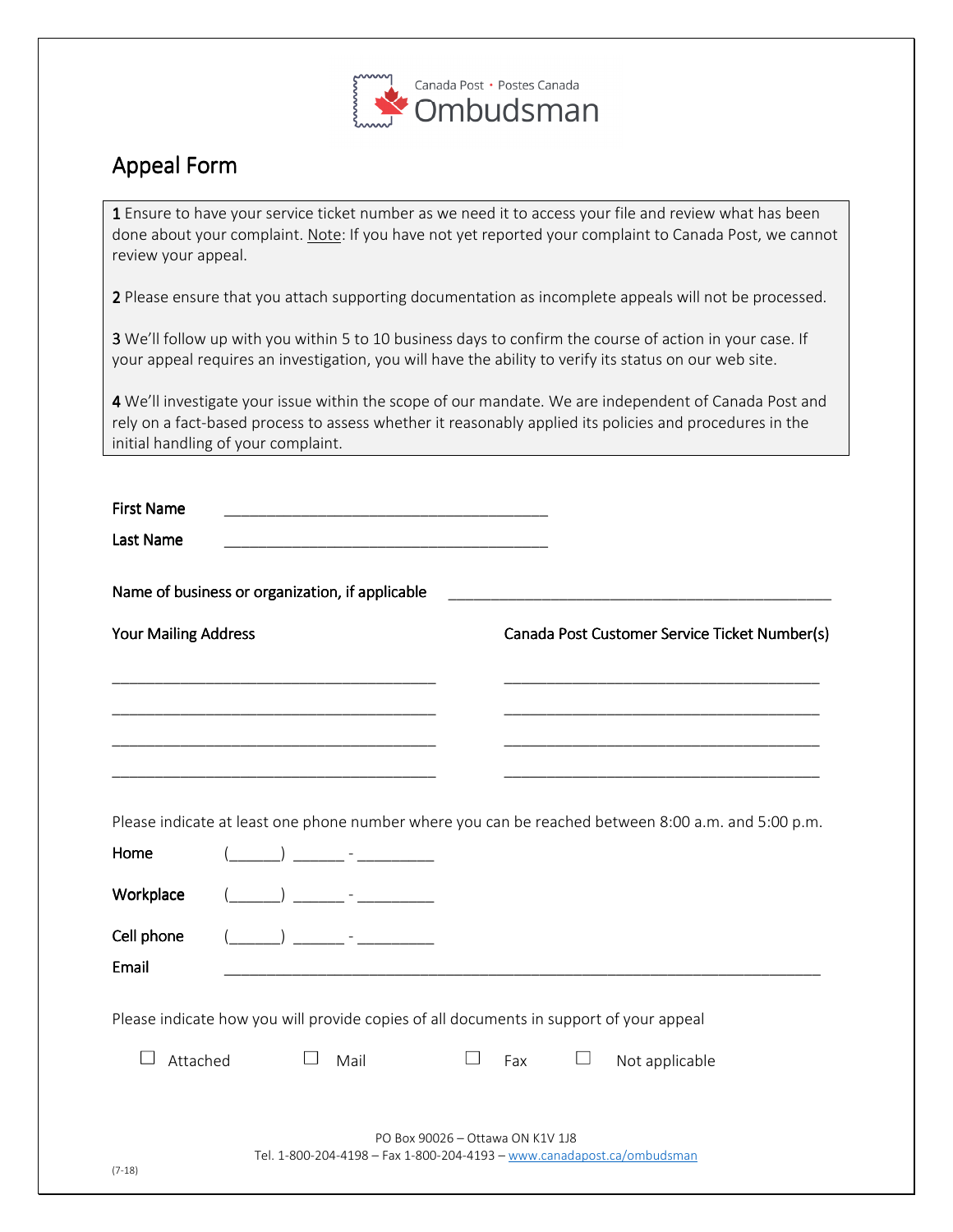

## **Accounts of Events**

Please summarize your complaint with Canada Post. If you need more space to explain, please attach extra pages to this form.

What do you think would be a fair decision in this case?